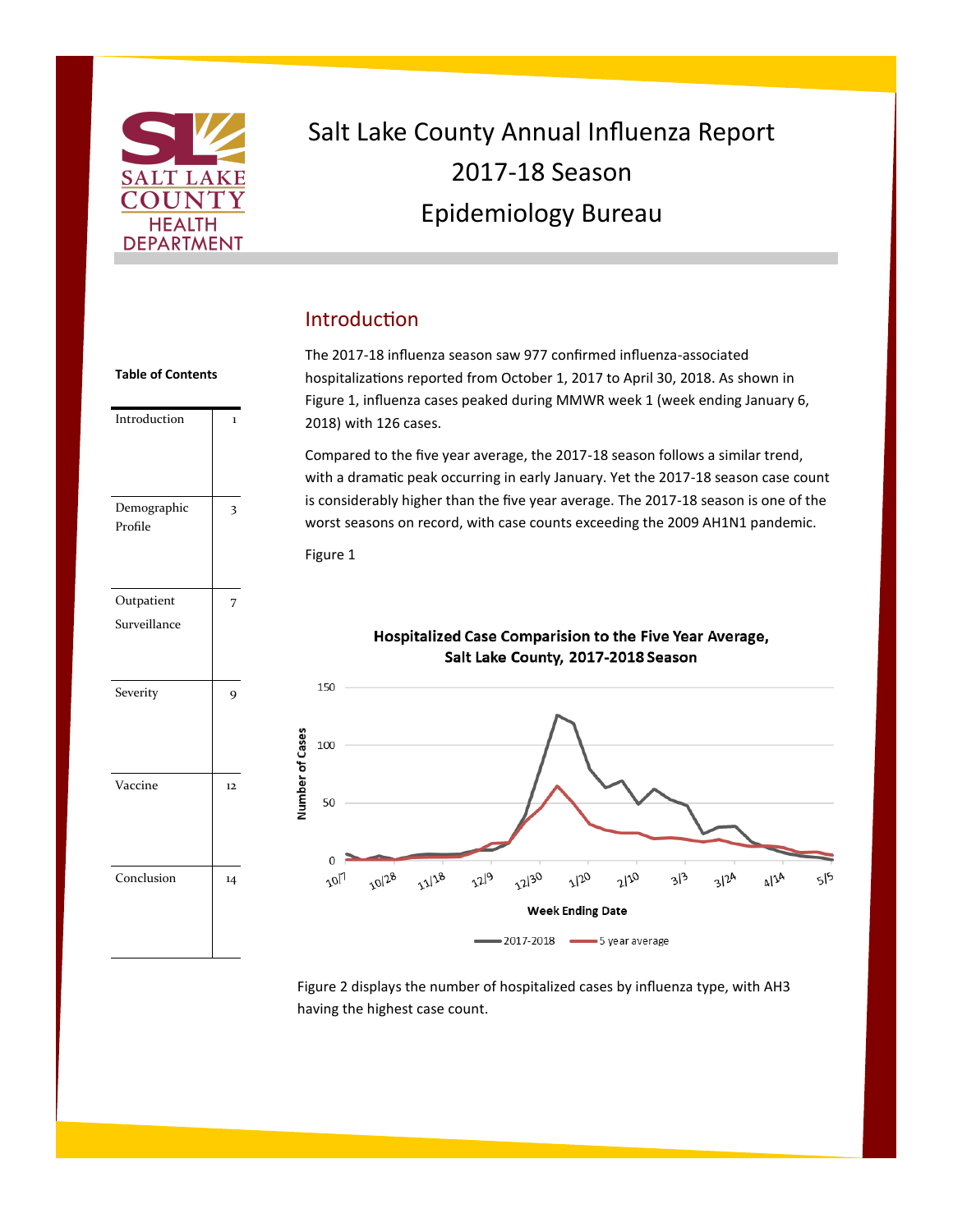Figure 2



\*Data suppressed due to low counts

When compared to influenza rates for Utah and the United States, Salt Lake County was lower than the national rate, yet higher than the rate statewide. Salt Lake County's hospitalized influenza rate was 87 per 100,000 population, compared with Utah at 71 and the national rate of 105 per 100,000 population. Figure 3 displays a five season comparison between Salt Lake County, Utah and the United States.





### **Five Season Hospitalized Influenza Rate Comparsion**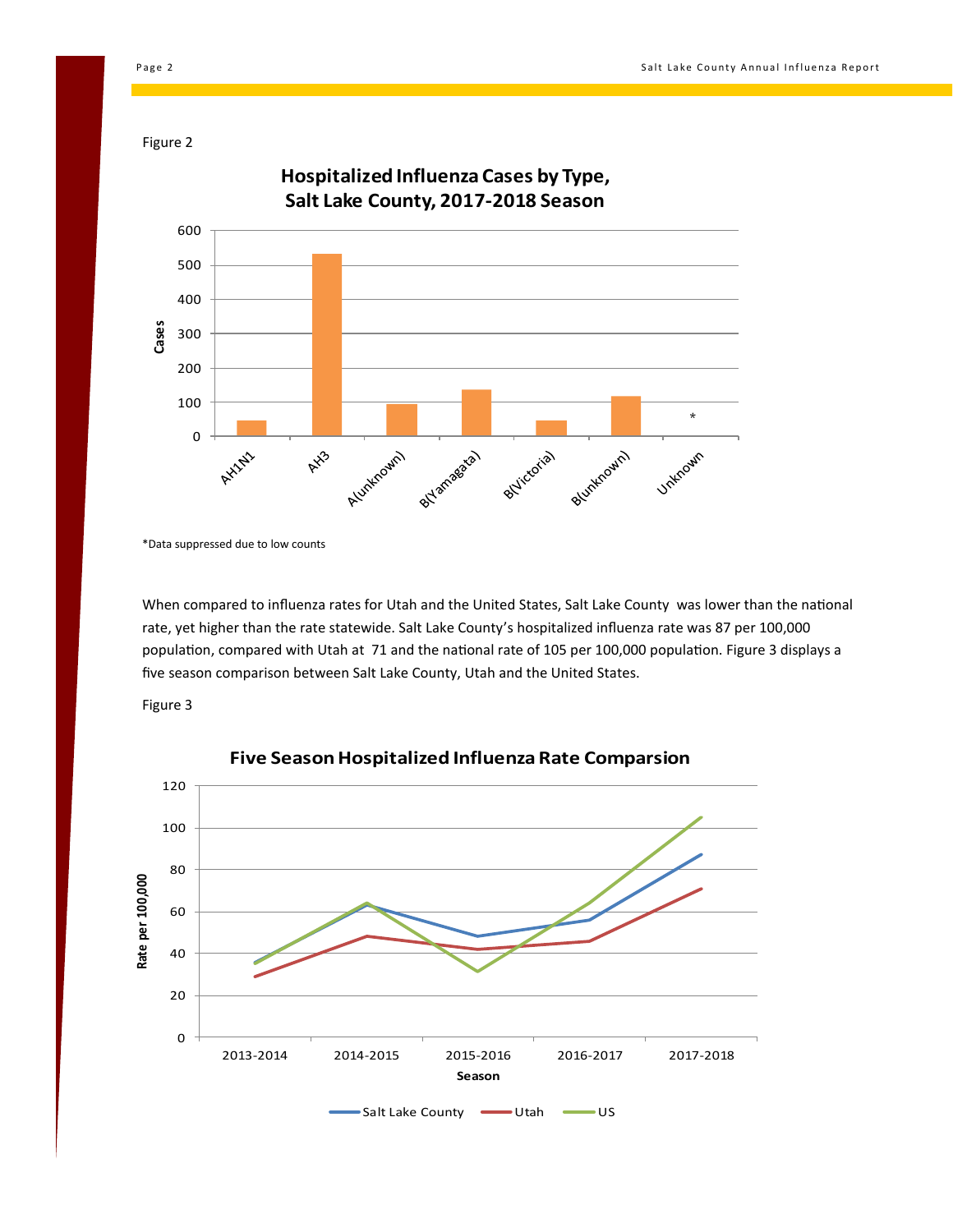### Demographic Profile

The 65+ age group was disproportionately affected by influenza compared to all other age groups, with a rate of 455 per 100,000 population. The lowest rate was among the 5-24 age group at 22 per 100,000 population. See figure 4.

Figure 4



### **Hospitalized Influenza Rates by Age, Salt Lake County, 2017-2018 Season**

When looking at age and sex, there were no significant differences between males and females in any age group. The highest rates were among both males and females over the age of 65. Male rates for the 65+ age group were 513 per 100,000 population and female rates were 407 per 100,000 population. See figure 5.

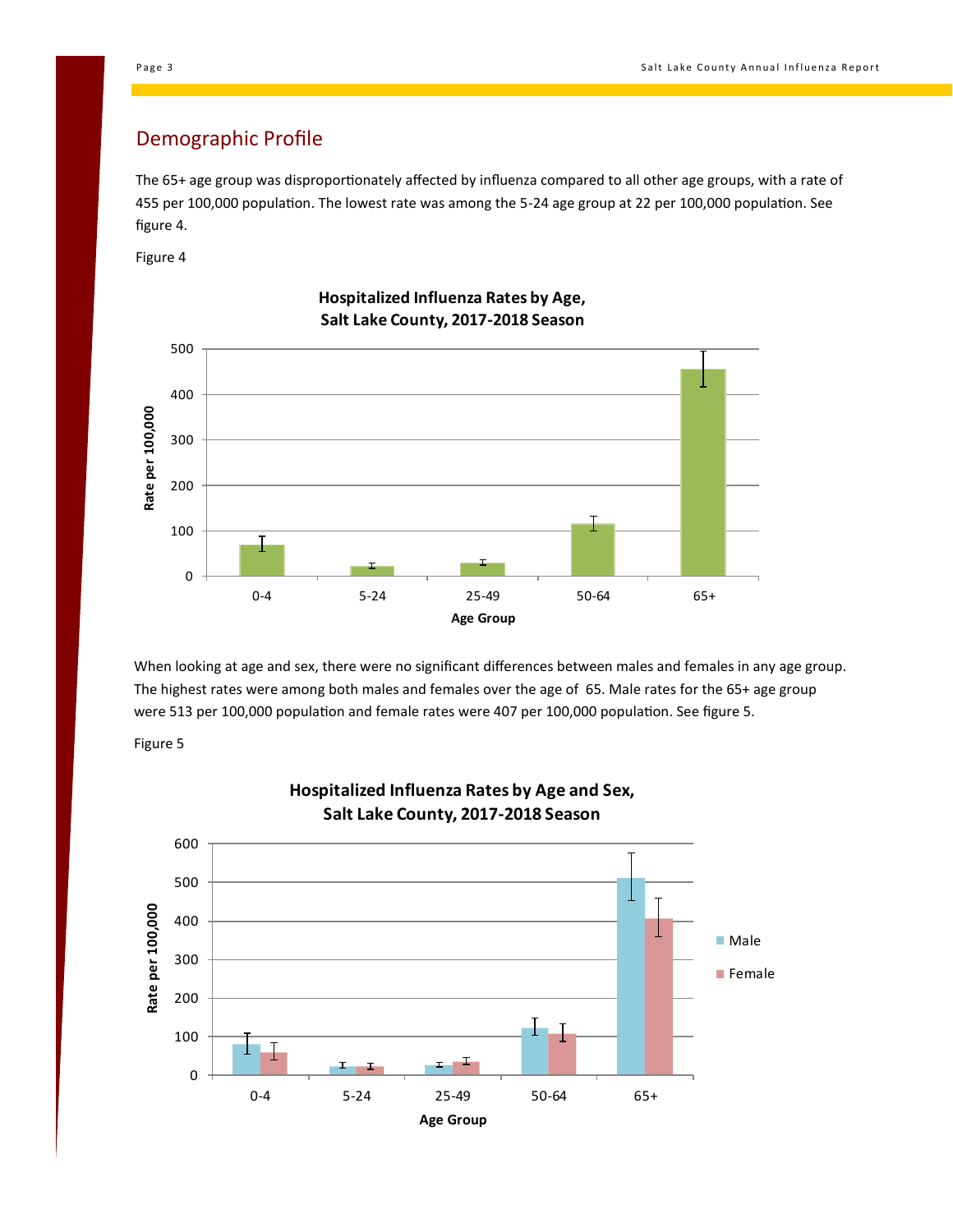The highest rates of influenza were among the black/African American community with a rate of 133 per 100,000 population. A significant difference was found between white cases and black/African American cases, meaning that African Americans were more likely to be hospitalized with influenza than whites. A significant difference was also found between non-Hispanic and Hispanic cases meaning that non-Hispanics were more likely to be hospitalized with influenza than Hispanics. See figure 6.

Figure 6



### **Hospitalized Influenza Rates by Race & Ethnicity, Salt Lake County, 2017-2018 Season**

Behavioral risk factors were analyzed to identify additional conditions that may contribute to hospitalization due to influenza. Smoking was the highest risk factor, with 17% of hospitalized cases reporting current smoking habits. See figure 7.





### **Behavioral Risk Factors Among Hospitalized Influenza Cases, Salt Lake County, 2017-2018 Season**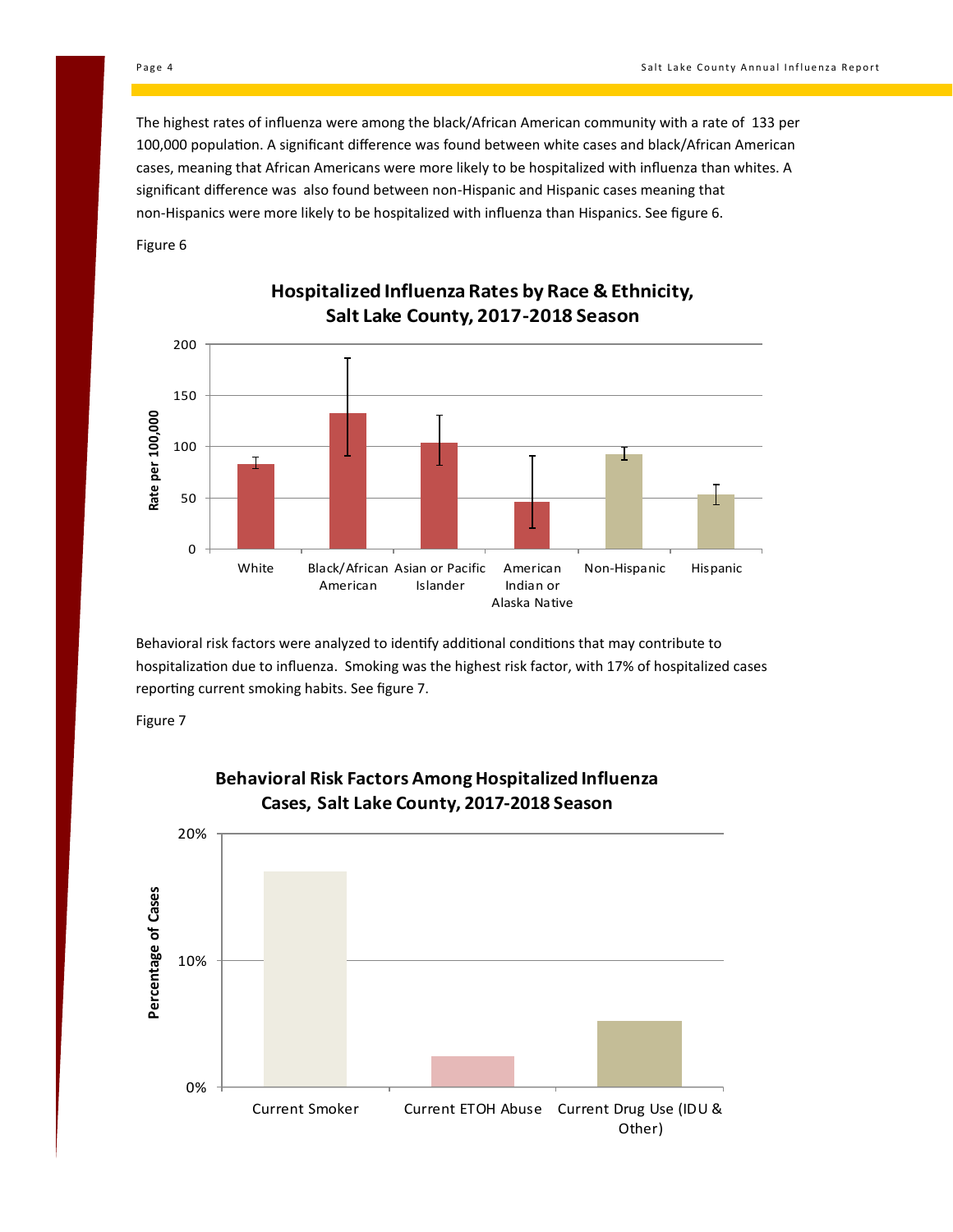Salt Lake County influenza cases had a variety of underlying conditions upon hospitalization. The two most common conditions among cases were cardiovascular disease and metabolic disease, with 40% of cases having some form of cardiovascular disease and 36% of cases having some form of metabolic disease . Figure 8 displays the percent of cases affected by a range of underlying conditions.

Figure 8



### **Underlying Medical Conditions Among Hospitalized Influenza Cases, Salt Lake County, 2017-2018 Season**

Figure 9 displays the top six symptoms cases reported prior to hospital admission. Cough and fever were the top symptoms reported, with 88% of patients reporting a cough and 70% of patients reporting a fever.

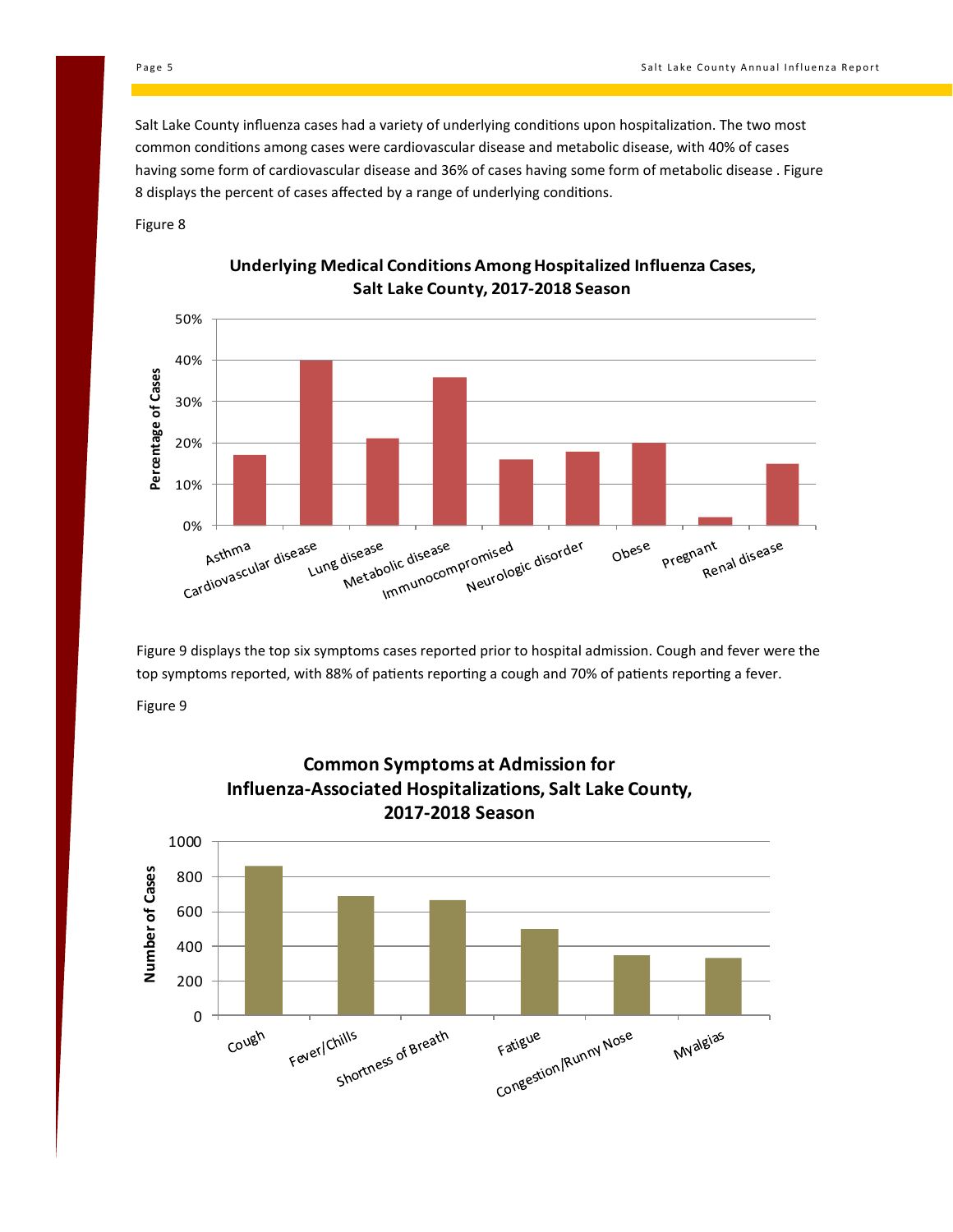## 2017-2018 Influenza Season: Influenza-associated Hospitalizations in Salt Lake County (per 100,000)

Figure 10 shows the number of influenza cases per 100,000 population by city within Salt Lake County. Magna, Kearns, Taylorsville, South Salt Lake and Millcreek saw the greatest burden of influenza.

Figure 10



\*Rates calculated using American Community Survey (ACS) 2016 5-year population estimates, except Census Designated Places (Copperton, Emigration Canyon, Kearns, Magna, Millcreek, White City; ACS 2015) and unincorporated Salt Lake County (Census 2010), U.S. Census Bureau.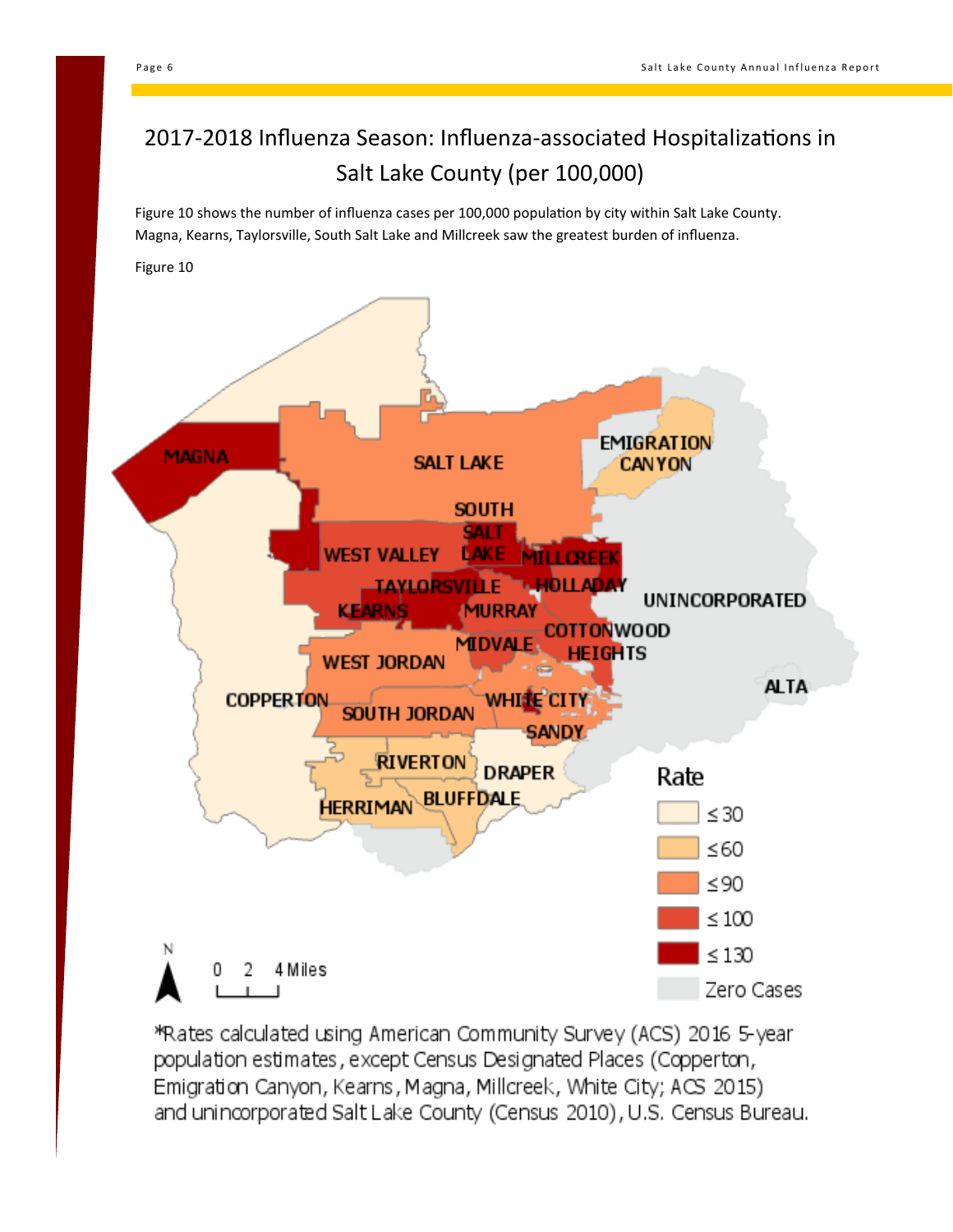### Outpatient Surveillance

Outpatient influenza surveillance is an integral component to tracking influenza trends in Salt Lake County. Influenza-like-illness (ILI) surveillance is one such tool used to monitor influenza patterns. Due to discrepancies with the data during the 2017-18 season, ILI data cannot be included in this report.

School absenteeism followed the same trend as hospitalized cases, with greater absences occurring at the height of the season during MMWR week 1. There is spike in school absenteeism around MMWR week 7, which also matches the uptick in cases around the same time. See figure 11.

Figure 11



### **Hospitalized Cases and School Absenteeism Percentage, Salt Lake County, 2017-2018 Season**

Influenza activity cases are non-hospitalized patients that are primarily evaluated in emergency departments and outpatient clinics. Like hospitalized cases, influenza activity cases were primarily type A, with a majority of cases not subtyped. Figure 12 compares hospitalized and influenza activity cases by type, highlighting the lack of subtyping among non-hospitalized patients.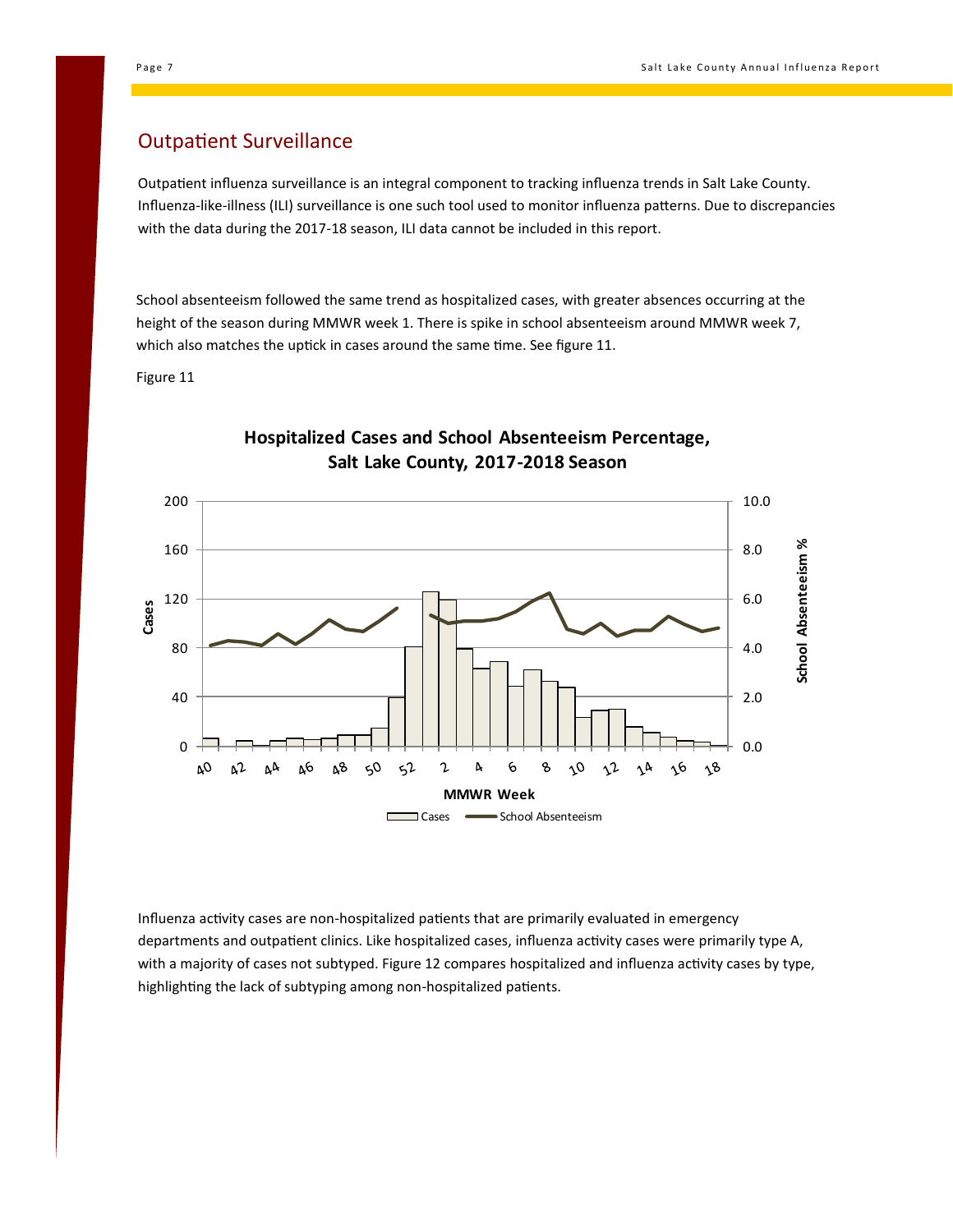Figure 12



**Cases by Type: Hosptialized versus Flu Activity Cases, Salt Lake County, 2017-2018 Season**

\*Data suppressed due to low counts

When comparing rates by age between hospitalized and influenza activity cases, both populations follow a different trend. Among hospitalized cases, the highest rate was among patients in the 65+ age group at 455 per 100,000 population. However, the highest rate among influenza activity cases was found in the 0-4 age group at 345 per 100,000 population. This could indicate that all age groups were affected by influenza, but the 65+ age group experienced more severe disease than other age groups, which required hospitalization. The influenza rate by age trend for both populations is displayed in figure 13.



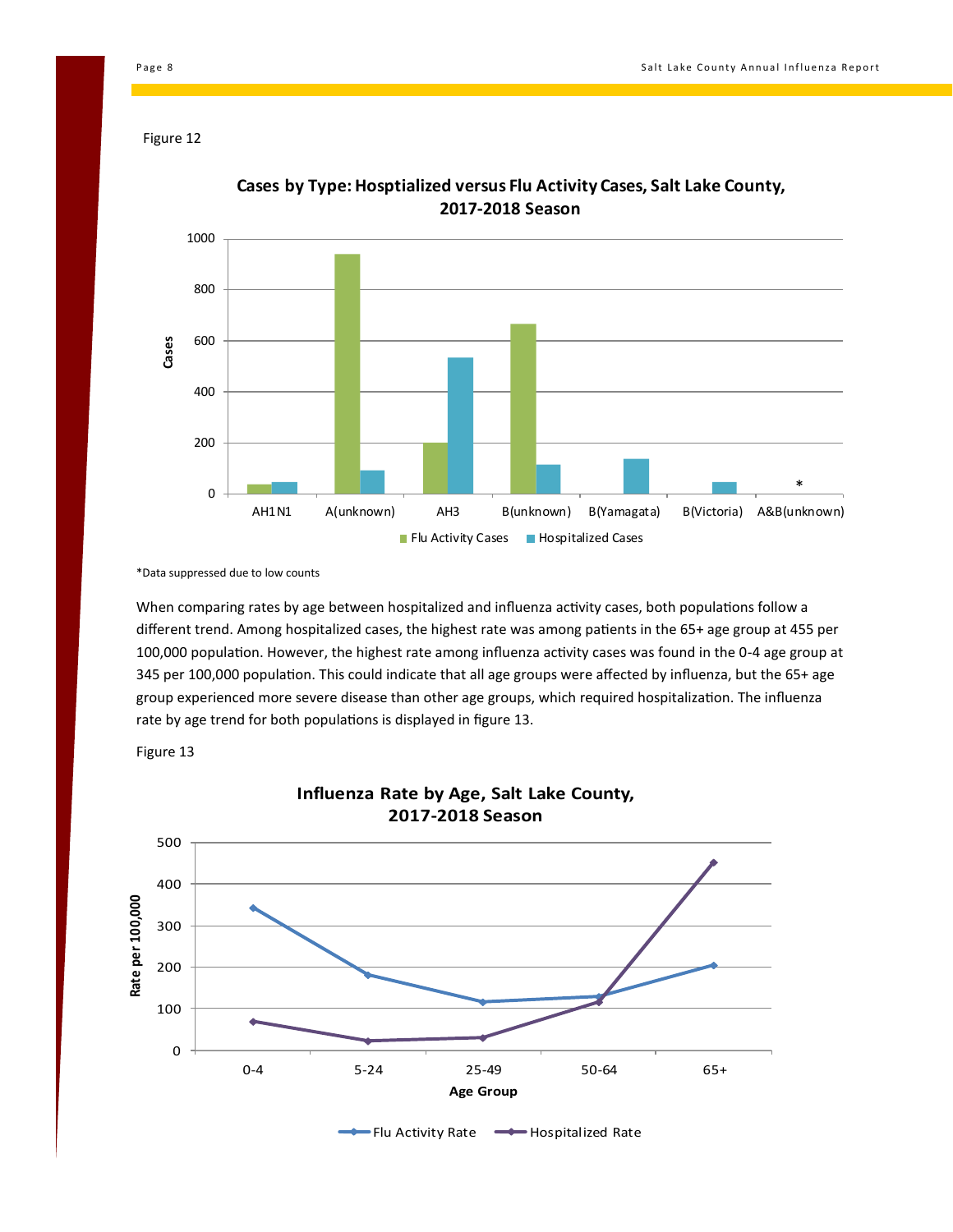### Severity

Eighteen percent of hospitalized influenza cases during the 2017-18 season were admitted to an intensive care unit (ICU), compared to 15% during the 2016-17 season. The 65+ age group had the highest number of cases admitted to an ICU. Figure 14 shows the ICU distribution by age among all hospitalized cases.

Figure 14

![](_page_8_Figure_5.jpeg)

![](_page_8_Figure_6.jpeg)

There were 42 influenza-related deaths during the 2017-18 season, compared to 20 deaths during the 2016-17 season. The highest death rate was among the 65+ age group with 30 per 100,000 population. Figure 15 displays the death rates that occurred by age.

![](_page_8_Figure_9.jpeg)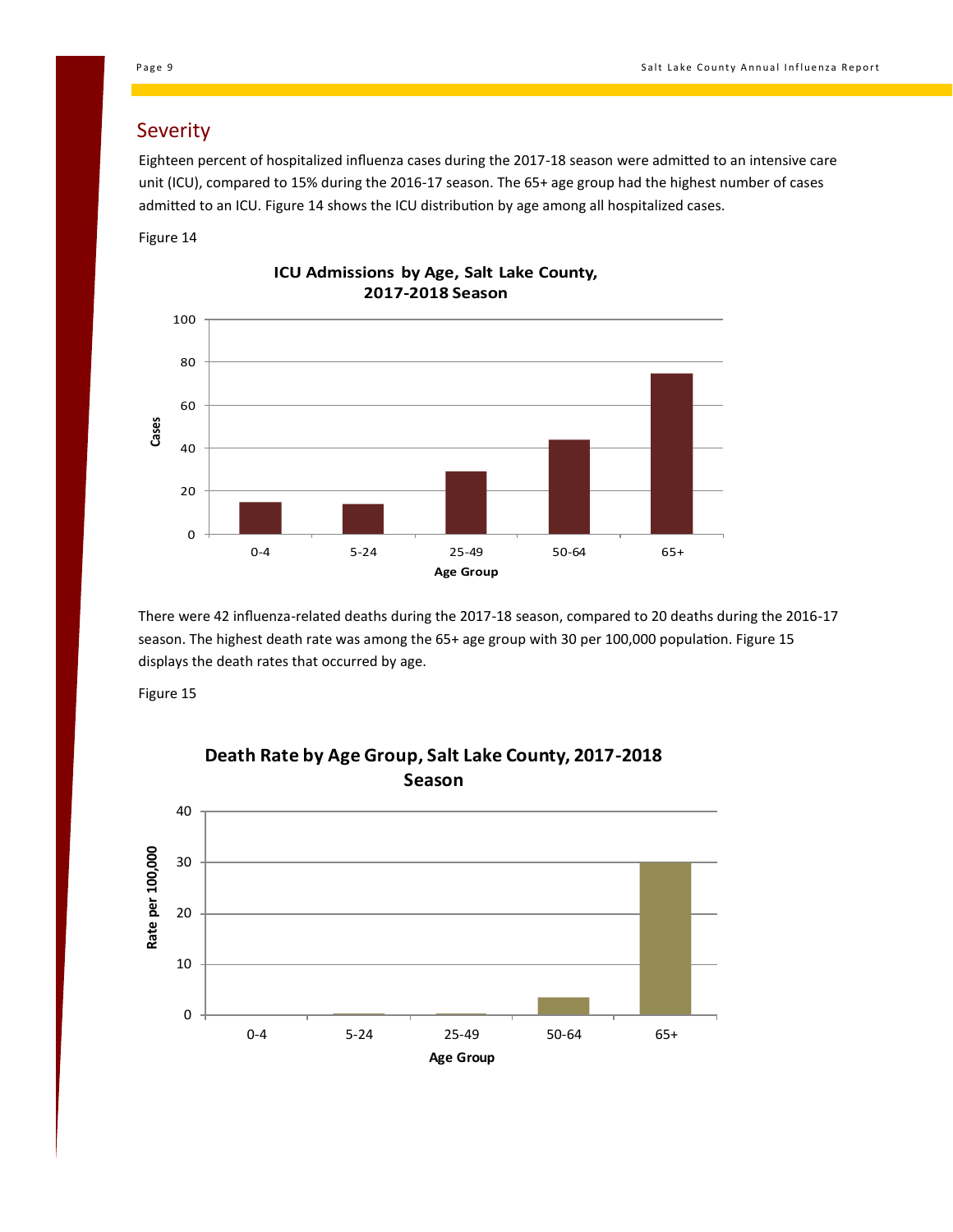When looking at a multi-season comparison, the 2017-18 season had the highest death rate throughout nine seasons. See figure 16.

### Figure 16

![](_page_9_Figure_4.jpeg)

**Salt Lake County Death Rate Season Comparison**

Pneumonia and influenza (P&I) mortality surveillance is a tool used to find influenza-related deaths that may have been missed through the traditional reporting system. P&I was elevated for one week throughout the -18 season, which is less than the number of elevations seen during the 2016-17 season. See figure 17.

![](_page_9_Figure_7.jpeg)

![](_page_9_Figure_8.jpeg)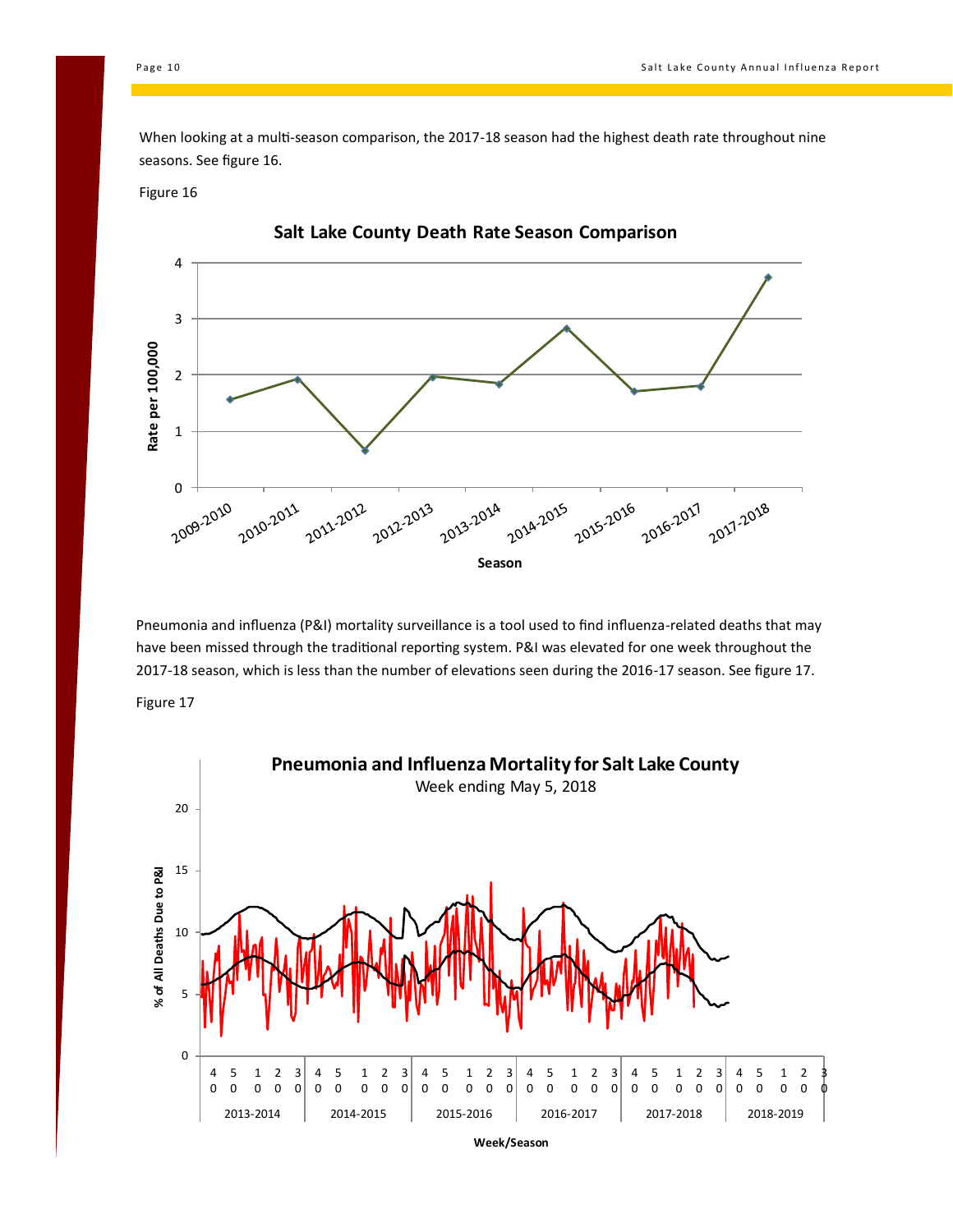Figure 18 displays a variety of interventions that occurred during hospitalization that indicate disease severity. The most frequent intervention was receiving nasal cannula, with 23% of hospitalized influenza patients receiving nasal cannula in the emergency department or upon admission.

Figure 18

![](_page_10_Figure_4.jpeg)

### **Interventions Received by Hospitalized Influenza Patients During Admission, Salt Lake County, 2017-2018 Season**

Eighteen influenza outbreaks were identified during the 2017-18 season, compared to 16 throughout the 2016-17 season. Table 1 shows what type of facilities the outbreaks occurred in and the influenza type that was circulating. All facilities were educated about proper hygiene, disinfection and the importance of vaccination.

Table 1

|                                   | Number of<br><b>Facility Type Facilities Affected III Cases</b> |     | <b>Number of Number of Cases</b><br><b>Tested Positive</b> | Influenza Type                     | <b>Number of Cases</b><br><b>Vaccinated</b> |
|-----------------------------------|-----------------------------------------------------------------|-----|------------------------------------------------------------|------------------------------------|---------------------------------------------|
|                                   |                                                                 |     |                                                            | A(unk), A(H3), B                   |                                             |
| Long Term<br><b>Care Facility</b> | 18                                                              | 162 | 103                                                        | (unk), B(Yamagata),<br>B(Victoria) | 43                                          |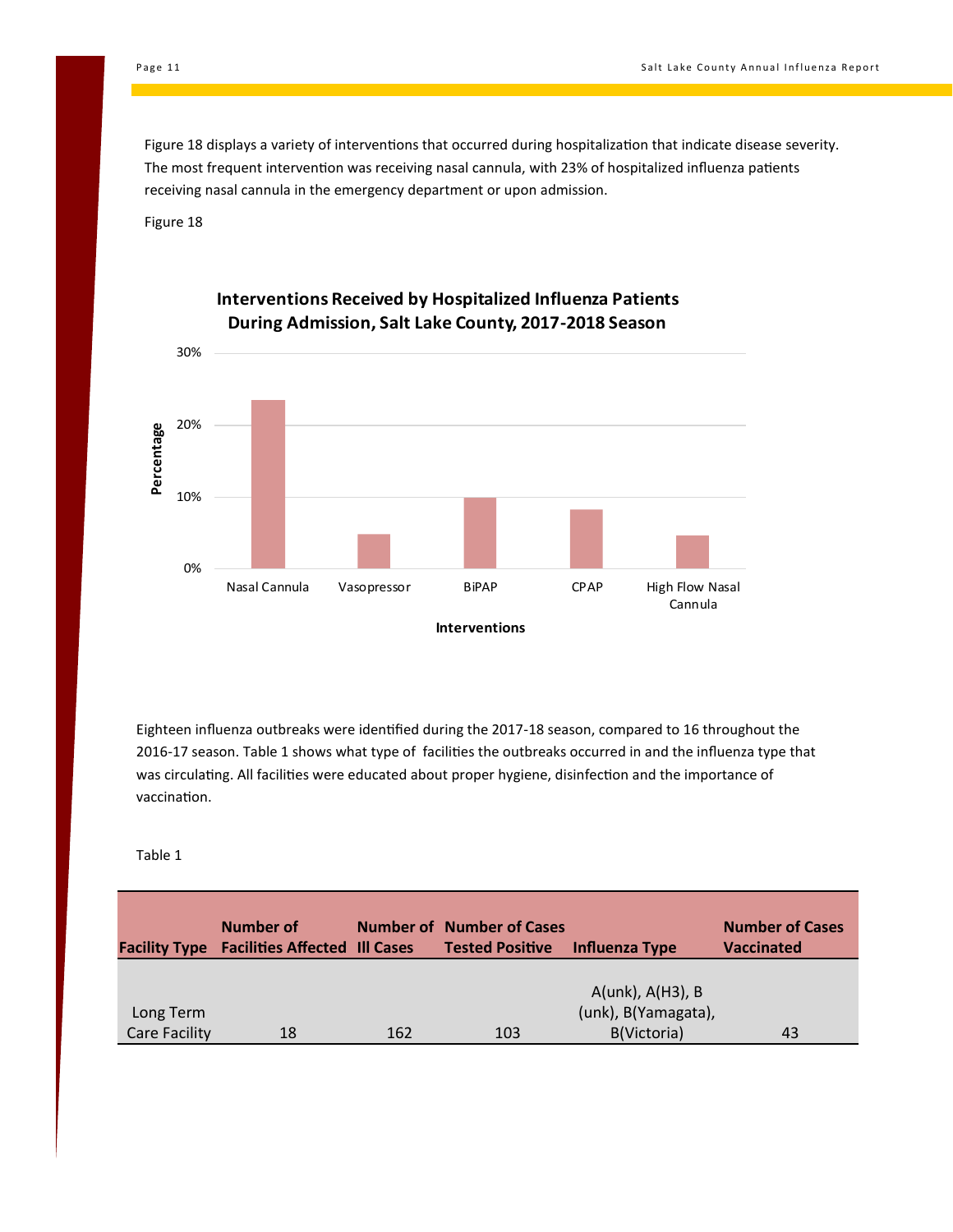### Vaccine

A five season comparison shows that the percent vaccinated for the 2017-18 season was lower than the 2016-17 season. Forty-seven percent of cases were vaccinated during the 2017-18 season compared to 57% the season prior. See figure 19.

Figure 19

![](_page_11_Figure_5.jpeg)

**Percent Vaccinated Among Hospitalized Influenza Cases by Season, Salt Lake County**

When divided by age, the 65+ age group had the highest percent vaccinated at 58%, with the 25-49 age group having the lowest percent vaccinated at 29%. See figure 20.

Figure 20

![](_page_11_Figure_9.jpeg)

### **Percent Vaccinated Among Hospitalized Influenza Patients by Age, Salt Lake County, 2017-2018 Season**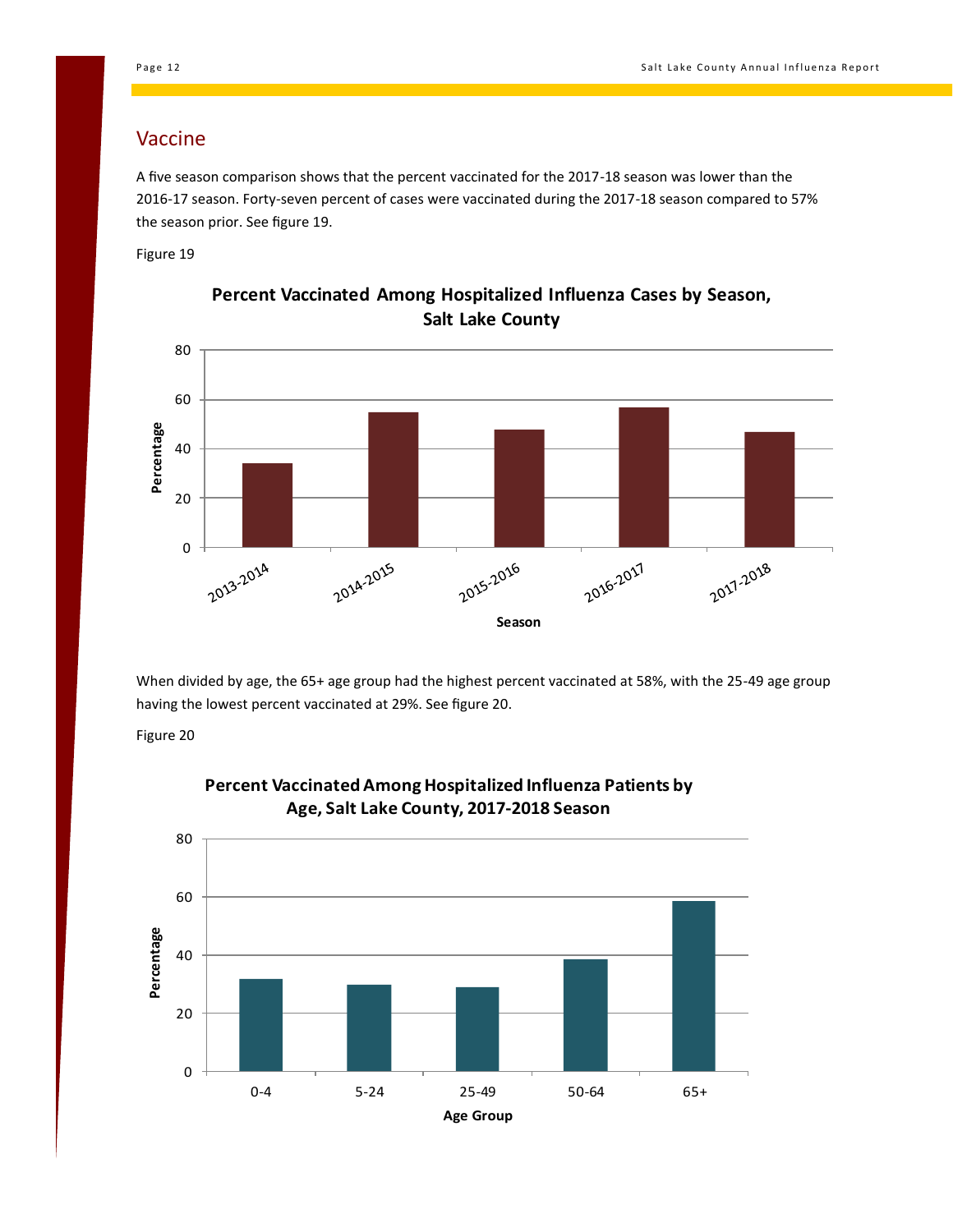Out of 177 total ICU admissions during the 2017-18 season, 21% of those admissions were among unvaccinated patients. Forty-four hospitalized influenza patients received mechanical ventilation, where 43% of those patients were unvaccinated. Of note, the amount of hospitalized influenza patients who received mechanical ventilation doubled during the 2017-18 season compared to the 2016-17 season. See figure 21.

![](_page_12_Figure_4.jpeg)